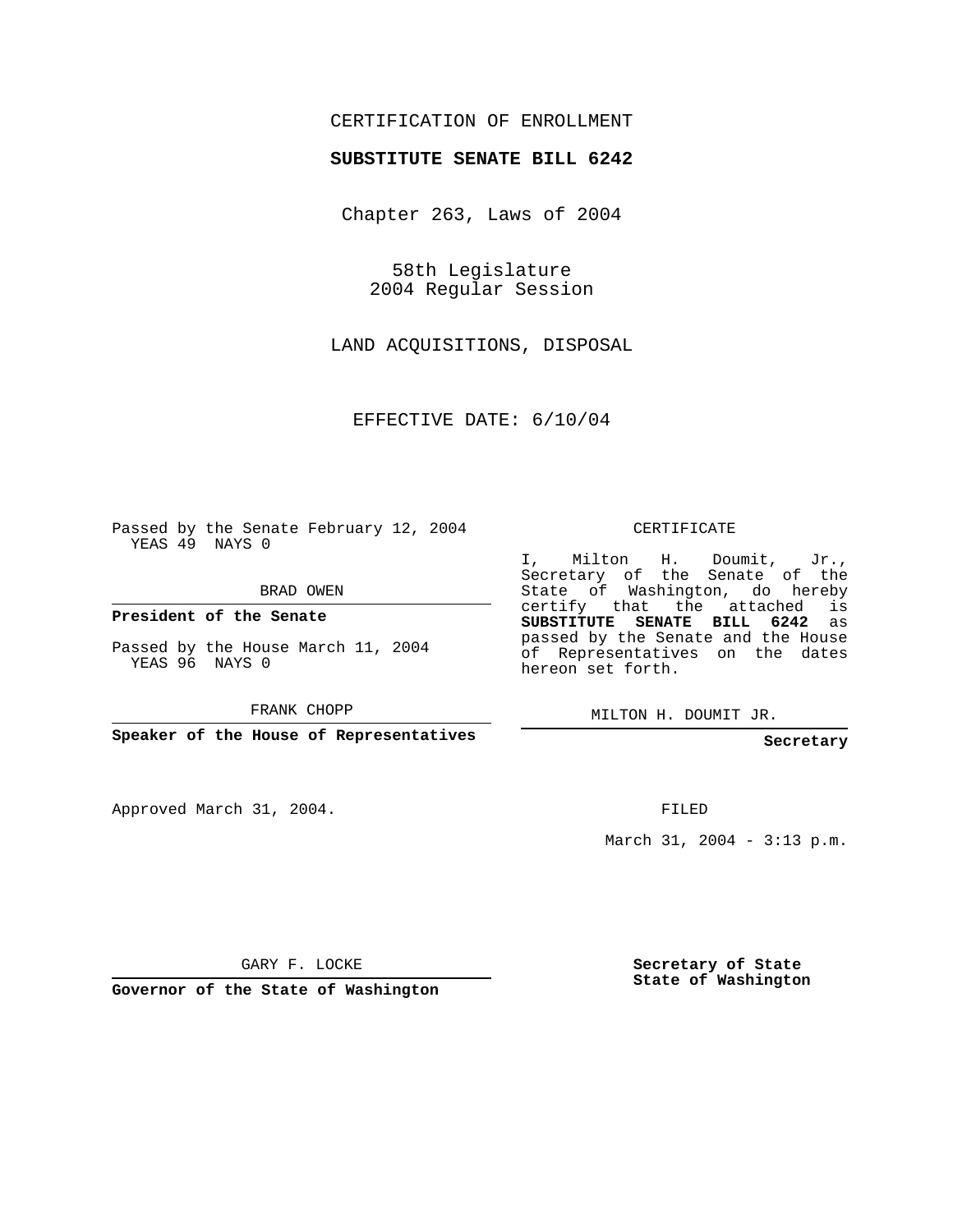## **SUBSTITUTE SENATE BILL 6242** \_\_\_\_\_\_\_\_\_\_\_\_\_\_\_\_\_\_\_\_\_\_\_\_\_\_\_\_\_\_\_\_\_\_\_\_\_\_\_\_\_\_\_\_\_

\_\_\_\_\_\_\_\_\_\_\_\_\_\_\_\_\_\_\_\_\_\_\_\_\_\_\_\_\_\_\_\_\_\_\_\_\_\_\_\_\_\_\_\_\_

AS AMENDED BY THE HOUSE

Passed Legislature - 2004 Regular Session

## **State of Washington 58th Legislature 2004 Regular Session**

**By** Senate Committee on Natural Resources, Energy & Water (originally sponsored by Senators Parlette and Berkey)

READ FIRST TIME 02/10/04.

 AN ACT Relating to establishing a statewide strategy for land acquisitions and disposal; and creating a new section.

BE IT ENACTED BY THE LEGISLATURE OF THE STATE OF WASHINGTON:

 NEW SECTION. **Sec. 1.** (1)(a) The legislature finds that the 1999 public and tribal lands inventory provides a base of information to begin the development of a statewide coordinated strategy for acquisition of lands for recreation and habitat preservation and enhancement. However, updated information is needed on the amount of recent acquisitions, how they were funded, how those acquisitions could be compatible with a coordinated strategy, and how they pursue the goals of single agencies.

 (b) The legislature further finds that land acquisition decisions have long-term implications, often in perpetuity, and that some acquisitions occur outside the oversight of the legislature.

 (c) The legislature intends to establish a statewide strategy for coordination of acquisition, exchange or disposal of state agency lands for recreation and habitat preservation and enhancement, and to clarify authority for an interagency planning and coordination of that strategy.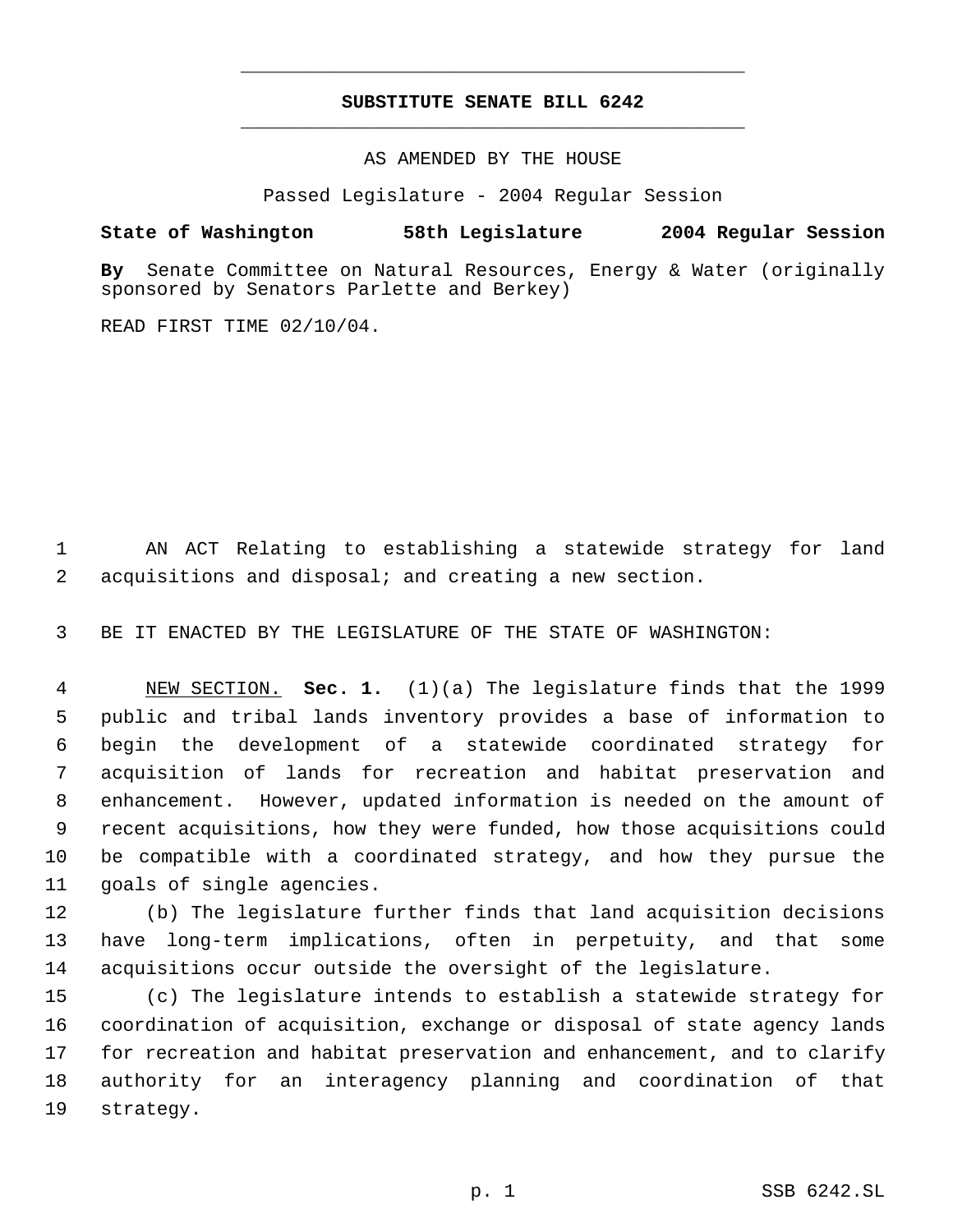1 (2) The interagency committee for outdoor recreation shall submit a report to the appropriate policy and fiscal committees of the legislature and to the governor by June 30, 2005. The report shall include an inventory of recent habitat and recreational land acquisitions and a recommended statewide strategy for coordination of future acquisitions.

 (a) The inventory shall include habitat and recreational land acquisitions and disposals since 1980 by state agencies. For the purpose of this inventory, "land acquisition" means fee simple acquisition or less than a fee simple interest if that interest is for more than fifty years. Land acquisitions by state agencies include those funded by state agencies but owned by local governments. The inventory shall:

14 (i) Include information about land acquisitions and disposals that involved land trading or swapping between public and private entities, 16 and land acquisitions that were gifts;

 (ii) Specify principal use of the acquired parcels and other data compatible with the 1999 inventory;

 (iii) Specify the agency or local government acquiring or disposing of the property, the costs of the land acquisition or receipts from the disposal, the funding sources, and whether the land acquisition was funded under a legislative appropriation, an unanticipated receipt, and/or exchange of land parcels; and

 (iv) Include any additional information local governments may provide to the inventory about habitat and recreational land acquisitions by land trusts, conservancies, port districts, public utility districts, and other parties that result in the property's change to a tax exempt status.

 (b) The recommended statewide strategy for coordination of habitat and recreation acquisitions by state agencies, regardless of fund source, should be consistent with the priorities, policies and criteria of chapter 79A.15 RCW and, if not, identify what priorities, policies and goals should apply. The recommended statewide coordinated strategy should:

35 (i) Ensure that land acquisition and disposal decisions are based on a determination of need for recreational and habitat lands compared to existing public lands serving those purposes in various areas of the state;